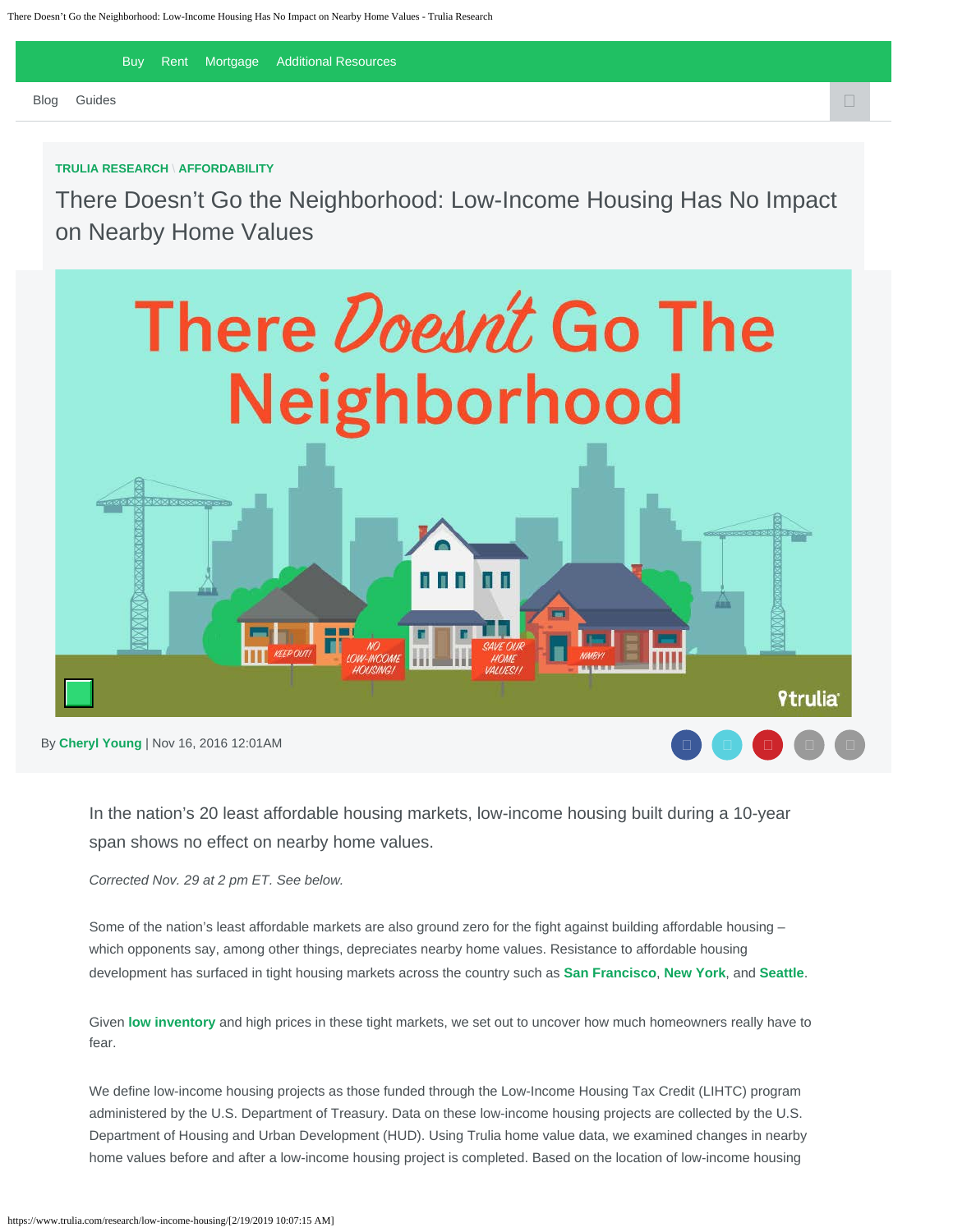projects and completion dates,**[\[1\]](#page-4-0)** we determined whether or not these projects impact home values. We found:

- In the nation's **20 least affordable markets**, our analysis of 3,083 low-income housing projects from 1996 to 2006 found **no significant effect** on home values located near a low-income housing project, with a few exceptions.
- Among the cities where there was enough data to measure, **San Jose, Calif.**, was the most aggressive in adding low-income housing units (7.81 per 1,000 people) during the decade. Meanwhile, **Oakland**, (0.52 per 1,000 residents) added the fewest units per capita.
- Of the 20 markets examined, **Denver** was the only metro area where homes located near low-income housing projects registered a **positive** effect in terms of price per square foot after a project was completed.
- In **Boston** and **Cambridge, Mass.,** however, low-income housing projects had a **negative** effect on nearby homes in terms of price per square foot, suggesting a region-specific market effect for these two geographically adjacent metros.

We focused on the time period prior to the start of the housing bubble in 2007 in order to ensure that prices reflect consistent comparisons around the time a project is completed and ready for occupancy.

**[\[1\]](#page-4-1)** HUD uses the term "placed into service" to denote when an eligible household can move in. For purposes of this report, we consider this the time at which the project is complete and ready for occupancy.

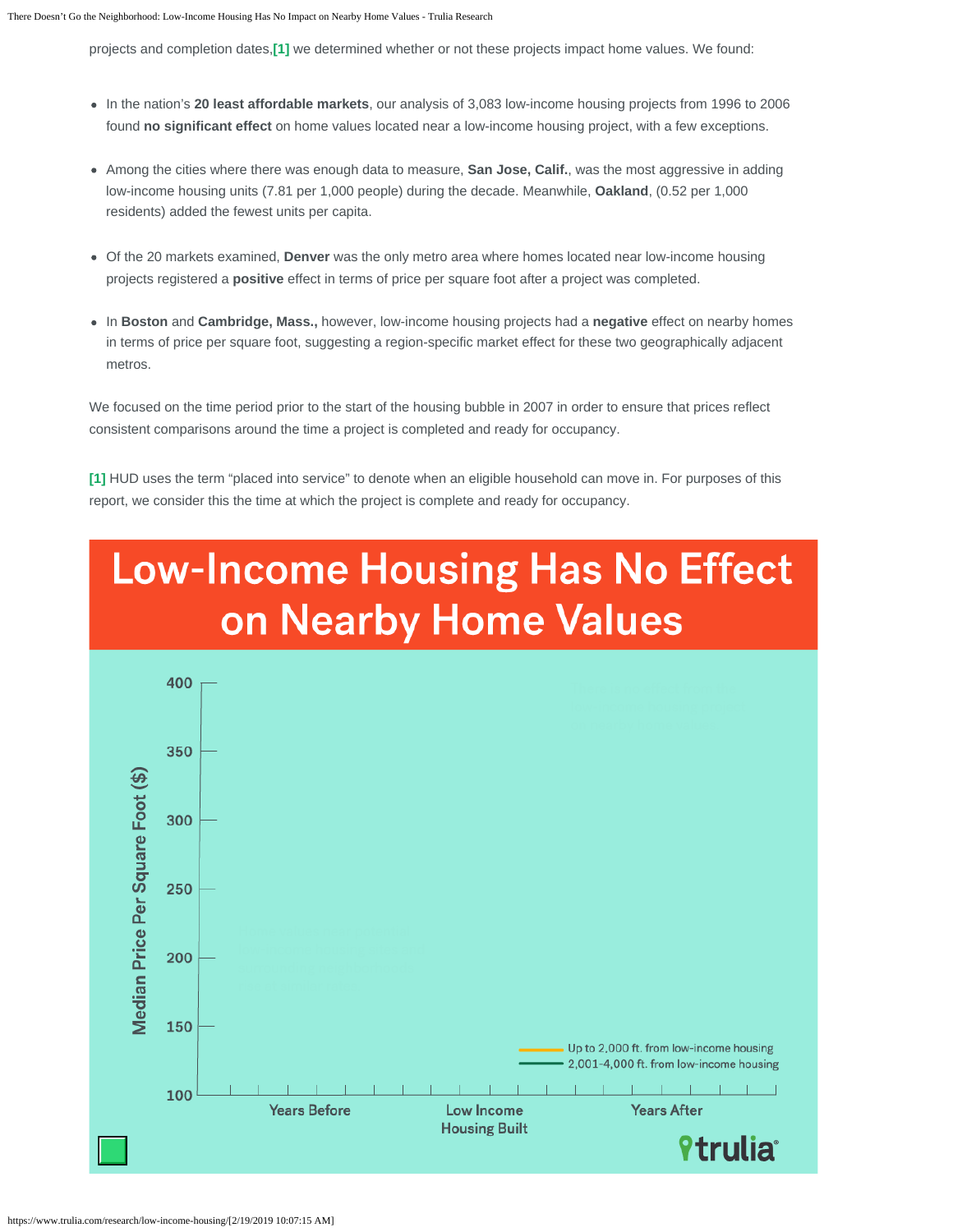Least Affordable Housing Markets and Low-Income Housing Projects

To test for spillover effects of low-income housing, we tracked home values in terms of price per square foot at two different distances from the low-income housing project from 1996 to 2006. For the **neighborhood**, we identified properties within an inner ring of 2,000 feet of a given low-income housing project as close enough to be impacted by the project. Properties located 2,001 to 4,000 feet from the low-income housing project were used as a **comparison group**.**[\[1\]](#page-4-0)** The chart below illustrates how properties are placed into inner (light blue) and outer (green) rings around a low-income housing project (orange).

**[\[1\]](#page-4-1)** Using distance measures as a way to compare potential effects of housing projects on property values proximate to a project site to those in surrounding neighborhoods is common in the academic literature. See Ellen et al. (2007)'s analysis of the effect of subsidized housing projects in New York City on property values by comparing price changes of properties within a 2,000 foot distance ring to those in similar surrounding neighborhoods. Ellen, Ingrid Gould, Amy Ellen Schwartz, Ioan Voicu and Michael H. Schill. 2007. "Does Federally Subsidized Rental Housing Depress Neighborhood Property Values?" *Journal of Policy Analysis and Management*. Vol. 26, No. 2, pp. 257-280.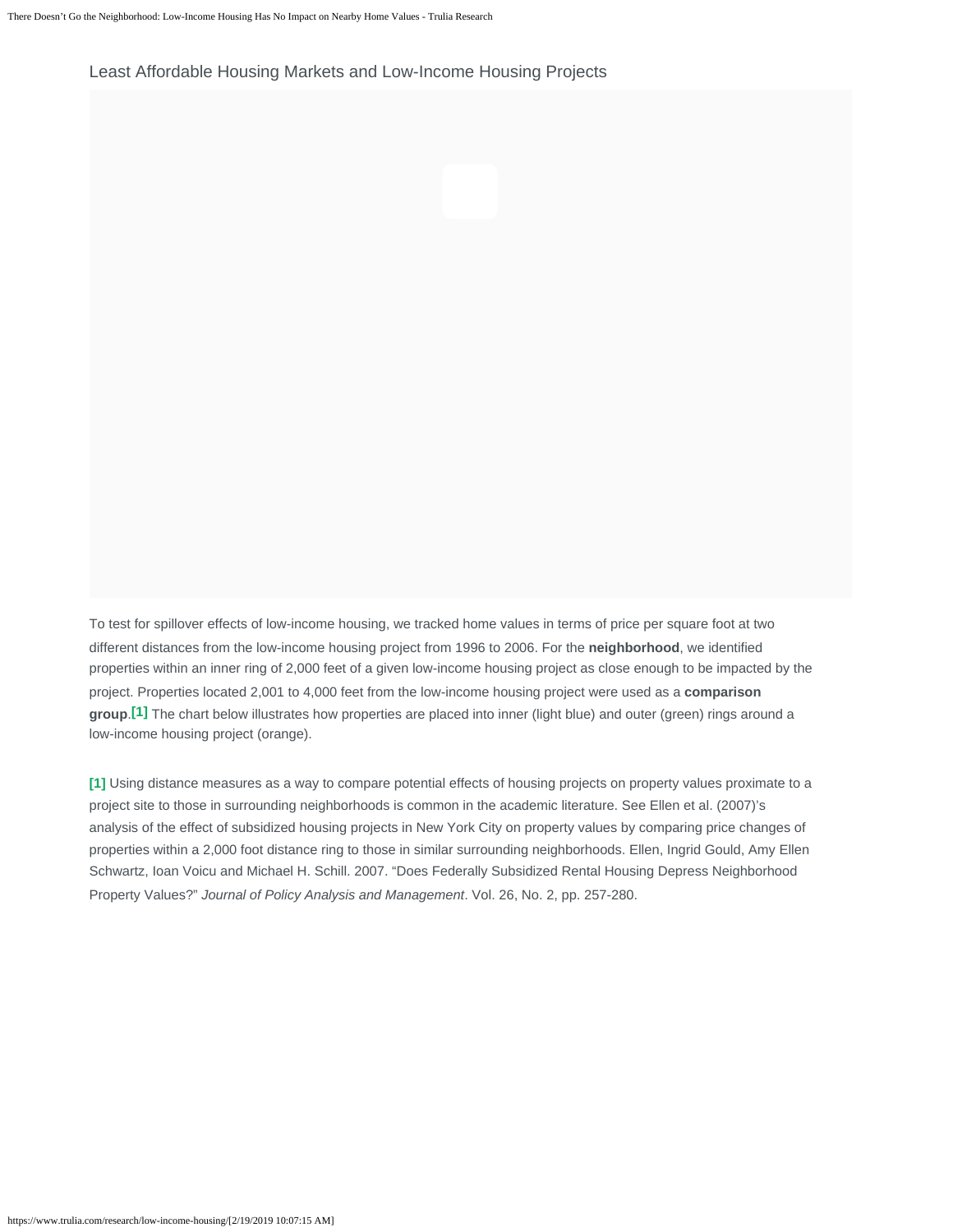# **Low-Income Housing Projects in** San Jose, Calif.



If there was an effect from the placement of a low-income housing project into a neighborhood, we would expect to see a drop in prices in the inner ring (red line) compared to the outer ring (blue line) after the project is completed (year 0). In terms of median price per square foot, the inner and outer distance buffers track closely together as shown in the figure below.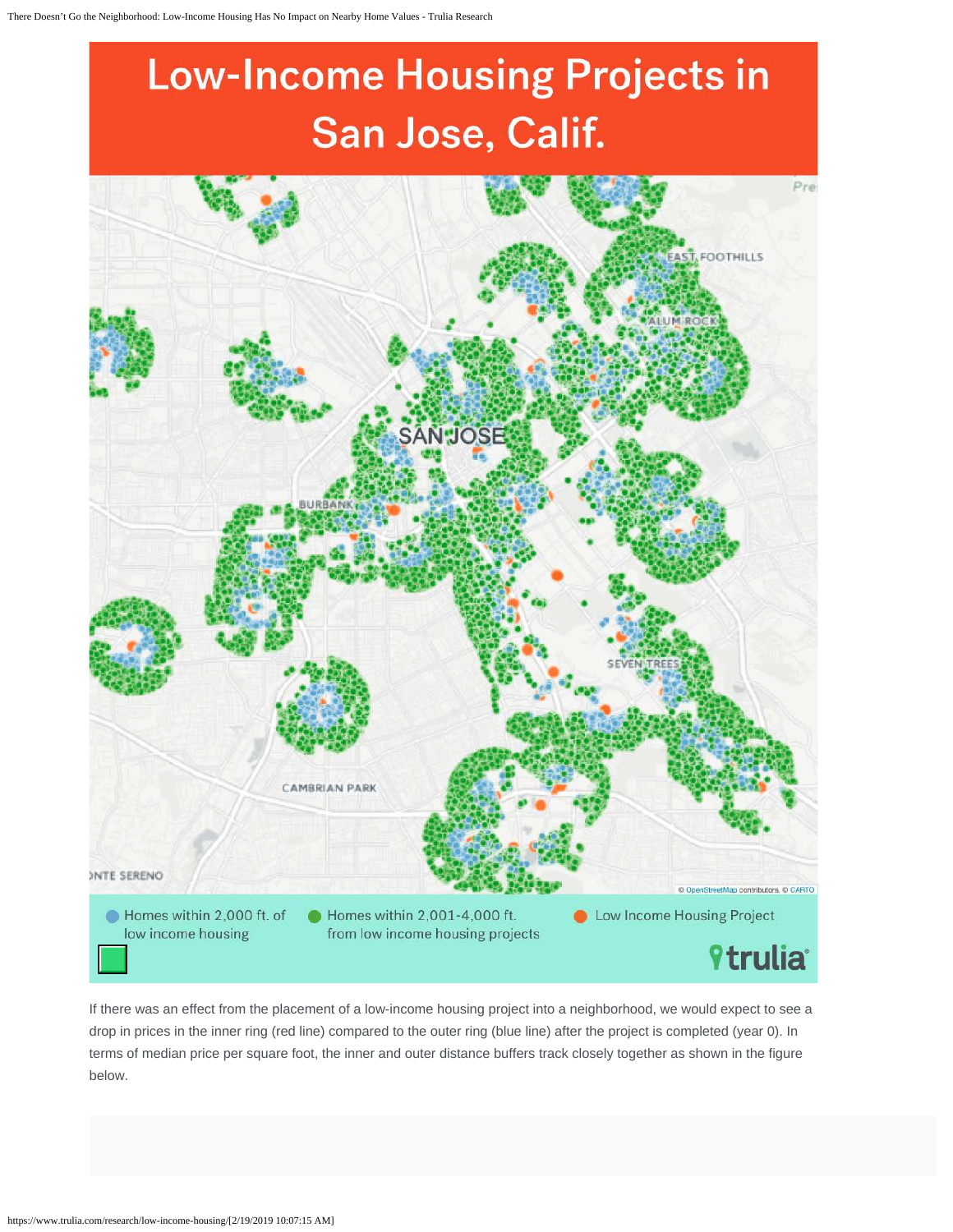There is no statistically significant difference in price per square foot when comparing properties near a low-income housing project and those farther away when examining projects across all 20 metros. Likewise, at the metro level, the majority of markets yield no significant difference in prices between the inner and outer ring after a project is completed. However, a few housing markets revealed significant differences in price per square foot near low-income housing projects after they were placed into service.

## Why did values diverge in some places?

Homes near low-income housing projects in both **Boston** and **Cambridge** saw a **negative** impact on per square foot property prices. Post-project prices near low-income housing projects saw an estimated \$18 and \$19 drop in prices per square foot relative to the outer ring. Given that these estimated effect in these two markets are geographically adjacent to one another, this effect might be attributed to a region-specific market effects that reflect where low-income housing projects were placed. Concentrating subsidized housing projects in particular areas such as Roxbury and Dorchester in Boston, or Cambridgeport in Cambridge in a short time period, for example, might have the effect of crowding out other development activity.**[\[1\]](#page-4-0)** The chart below shows that in neighborhoods like Roxbury, prices were indeed depressed compared those of the greater Boston metro area.

<span id="page-4-1"></span><span id="page-4-0"></span>**[\[1\]](#page-4-1)** Indeed, the concentration of affordable housing development in certain areas seems to have exacerbated an unequal geography of where low-income residents have settled in the Boston area according to a recent report by the *[Boston](https://www.bostonglobe.com/metro/2016/09/02/boundaries-hope/m15ni02g8atfGwg4R9z7cI/story.html) [Globe](https://www.bostonglobe.com/metro/2016/09/02/boundaries-hope/m15ni02g8atfGwg4R9z7cI/story.html).*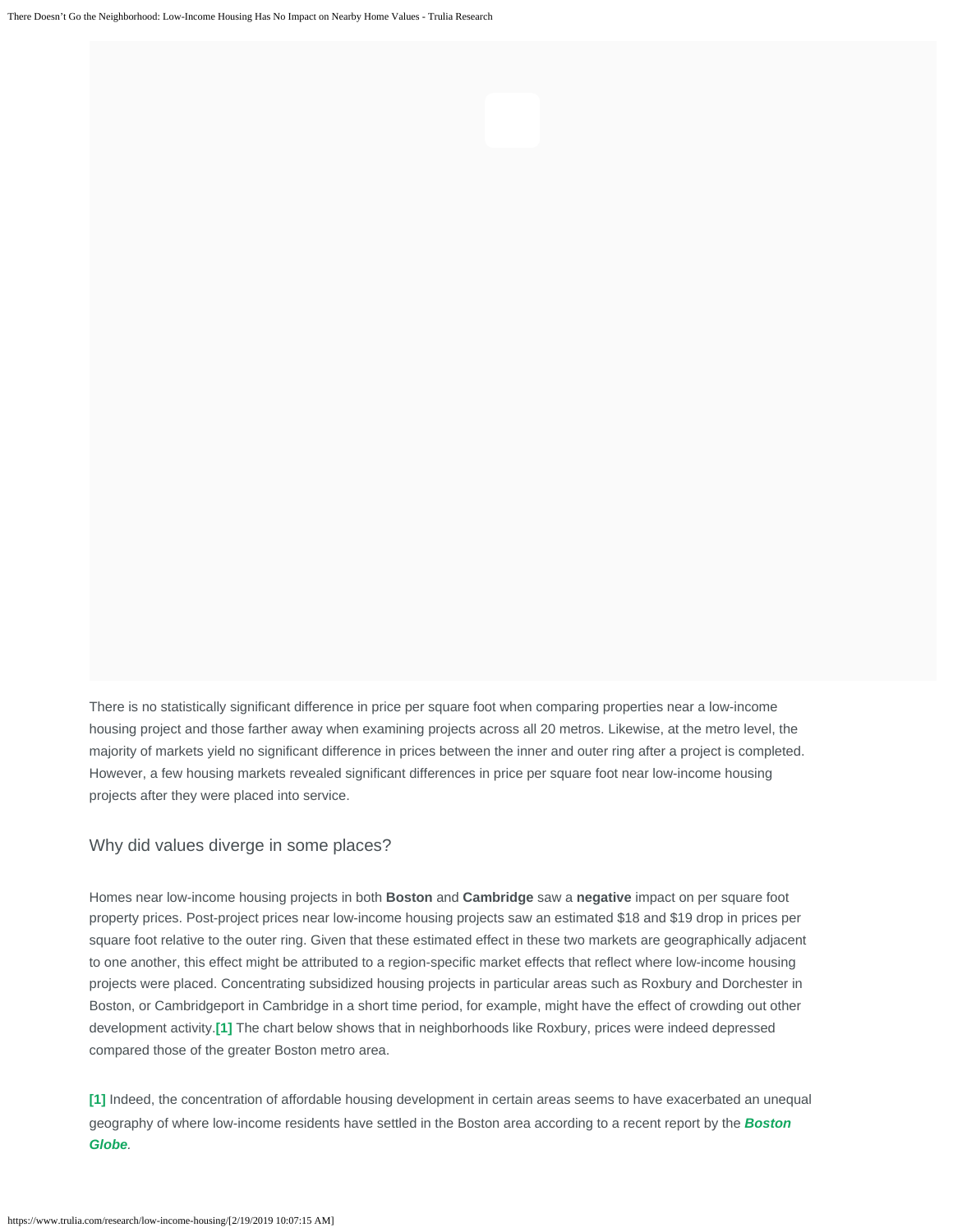

Low-Income Housing and Boston Neighborhoods

Unlike Boston and Cambridge, the effect of low-income housing projects in the **Denver** metro area were associated with a \$7.35 per square foot **increase** in property values for the neighborhood versus the region. One possibility: parts of downtown Denver around where low-income housing projects were built saw a renaissance in the 1990s driven by the development of **[LoDo](https://www.lodo.org/)** (Lower Downtown Denver) and the construction of Coors Field. Some of these neighborhoods in downtown Denver are now the most sought real estate in the metro area. Indeed, as the chart below illustrates, neighborhoods such as Central Business District and Five Points, where low-income housing projects were concentrated in our study period outperformed greater Denver in terms of home values per square foot.

Low-Income Housing and Denver Neighborhoods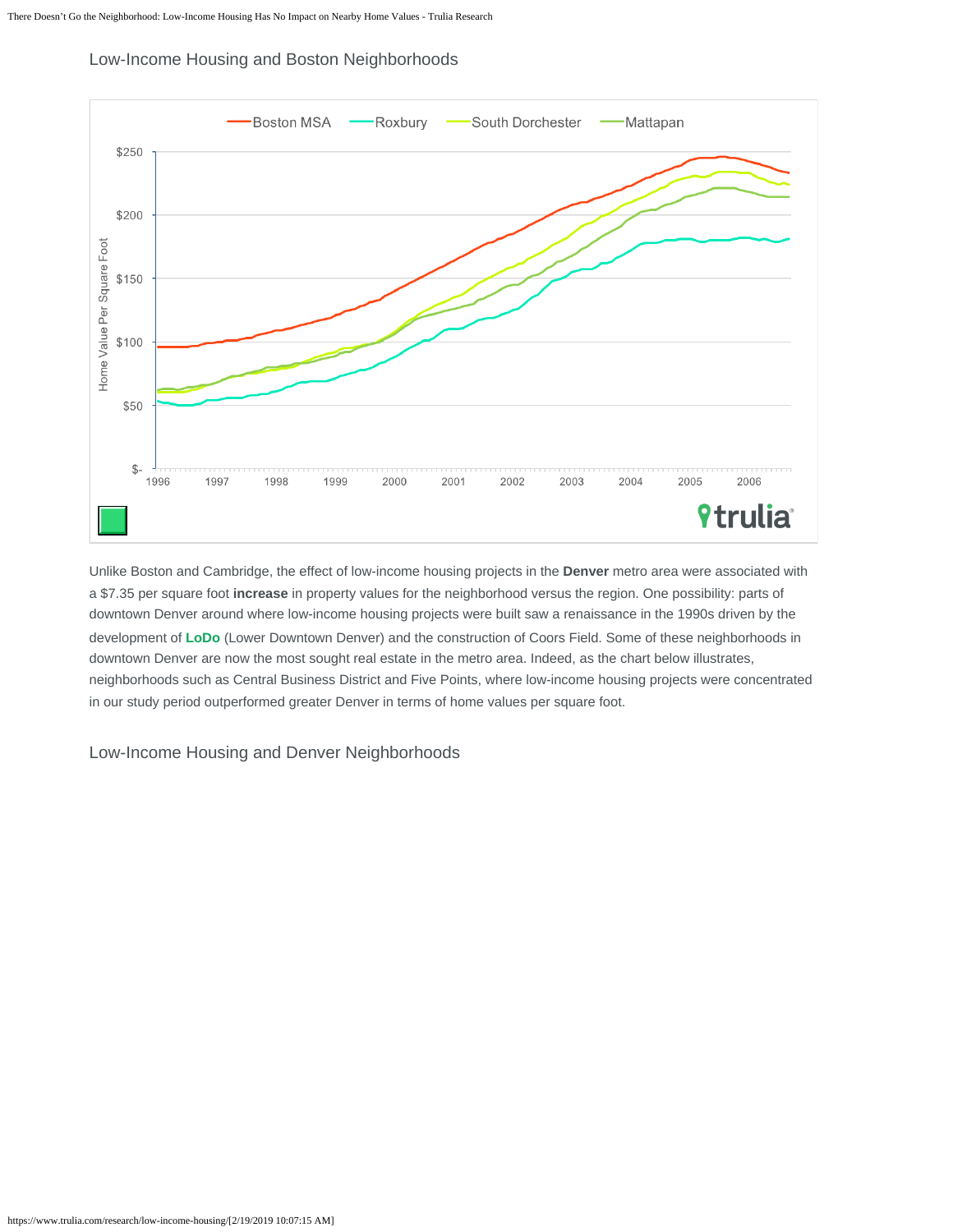There Doesn't Go the Neighborhood: Low-Income Housing Has No Impact on Nearby Home Values - Trulia Research



## What does it mean?

Again, these are exceptions to the finding that low-income housing projects largely have no effect on home values. The bottom line for NIMBYs who fear that property values will take a hit when a low-income housing project locates nearby is that their anxiety is largely unfounded – at least in cities where housing is either expensive or in short supply.

*This post has been corrected to reflect that it is the U.S. Treasury Department that administers the LIHTC program. An earlier version of this post said HUD administered the program.*

## Methodology

LIHTC project location, unit count, and year placed into service data are accessed from the United States Department of Housing and Urban Development's LIHTC Database. While LIHTC projects do not cover the entire universe of affordable housing, they constitute the large majority of subsidized rental housing development in the nation. The precise location data of these projects also allows us to estimate their potential spillover effects on nearby property values.

Using the latitude and longitude of these projects, we constructed two distance buffers—one up to 2,000 feet from the project, and another from 2,001 to 4,000 feet. We then identified homes within these buffers and captured Trulia home value data for each of these homes from 1996 to 2006. Trulia home value data is collected as an annual snapshot on June 1<sup>st</sup> of each year. In order to avoid large shifts in prices from new construction, we only include homes with property records for the entire time period under study. The analysis in this report uses home value per square foot in order to control for changes for housing quality and mix as well as potential changes in value from renovations during the study period.

We use a basic differences-in-differences regression framework to estimate the difference in home values in the inner ring compared to the outer ring after the LIHTC project is placed into service. Differences-in-differences offers a way to identify the effect of a policy by examining relative changes in outcomes in treatment and control groups. In this report, the treatment group consists of those homes located in the inner ring, or nearby the LIHTC projects, and the control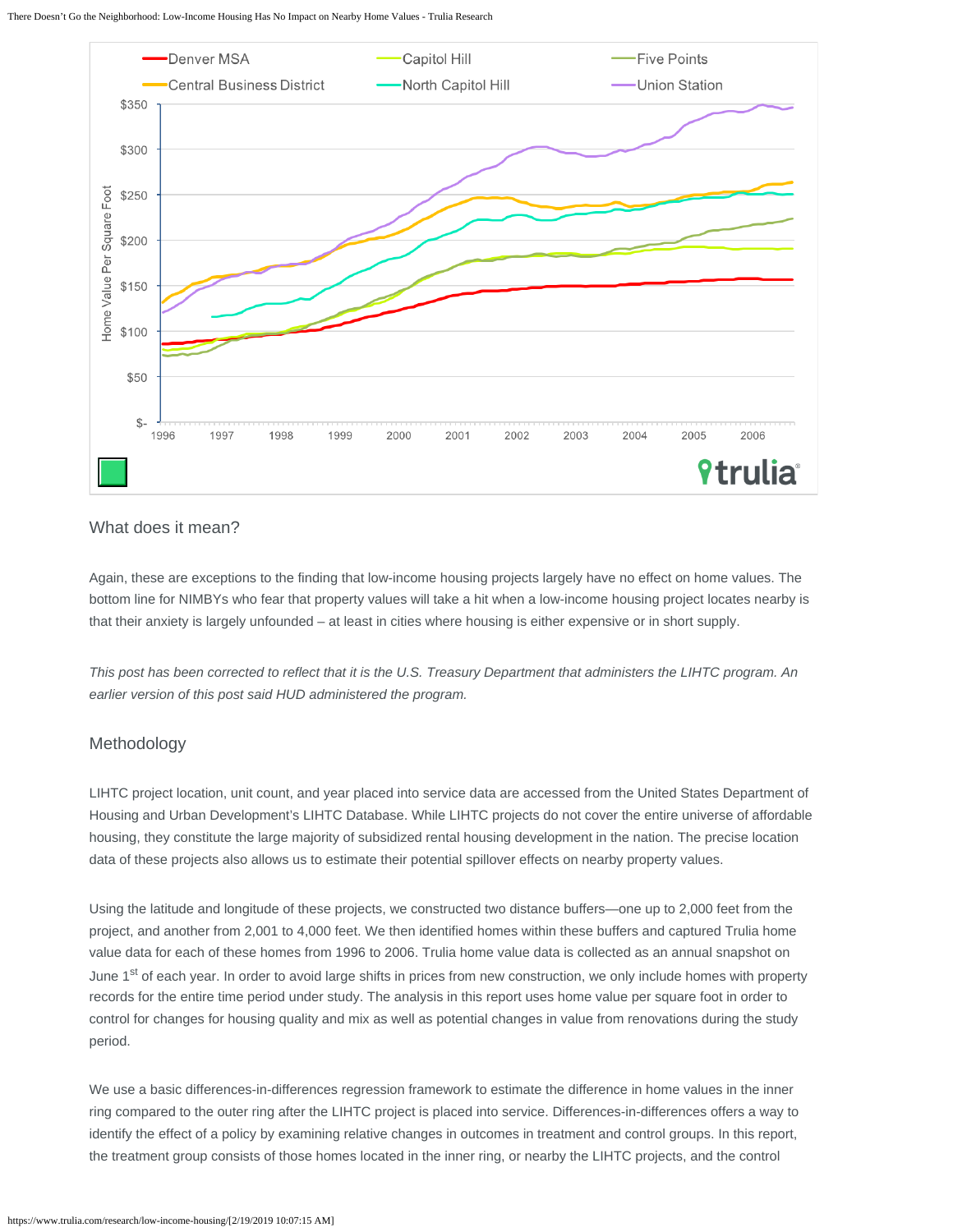group are those in the outer ring. The assumption is that these homes, on average, only differ in terms of their relative proximity to the LIHTC project. Note that after plotting the median home value per square foot of the two distance rings before and after the project, we felt confident home values between distance rings prior to the time projects were placed into service shared common trends. The treatment occurs once the project is put into place, so the differences-indifferences reflects the difference between the treatment group and control group (a proxy for the counterfactual) in the post-treatment period compared to the pre-treatment period.

In order to control for idiosyncratic differences in home values within years and different metro areas, we include year fixed effects (and metro fixed effects for regressions containing projects across all 20 metros). Additionally, we implement cluster-robust standard errors on individual LIHTC projects in order to correct for likely correlation of errors terms within the clusters. Our results yielded differences that were statistically significant in three metro areas. In Boston and Cambridge, the estimated effect of living near LIHTC projects was -\$18.05 and -\$19.05 per square foot. In Boston the effect was significant at the 99% confidence level and in Cambridge at the 95% confidence level. In Denver the estimated effect was \$7.35 and significant at the 95% confidence level.

Affordability is defined as the percent of a median household's income in that market that would be needed to afford a mortgage payment on the median listing price of a home in that market. These median listing prices reflect Trulia listing data from Q3, 2016. Population figures in this report come from the 2000 Census.





## **[Cheryl Young](https://www.trulia.com/research/author/cherylyoung/)**

Cheryl is a Senior Economist at Trulia. Prior to Trulia she was a consultant with the World Bank's Urban Development Unit. She has also served as an associate with Bankable Frontier Associates' housing finance practice, led a housing research program… **[See more](https://www.trulia.com/research/author/cherylyoung/)**

## **[AFFORDABILITY](https://www.trulia.com/research/affordability/)**



## **Related articles and tips**